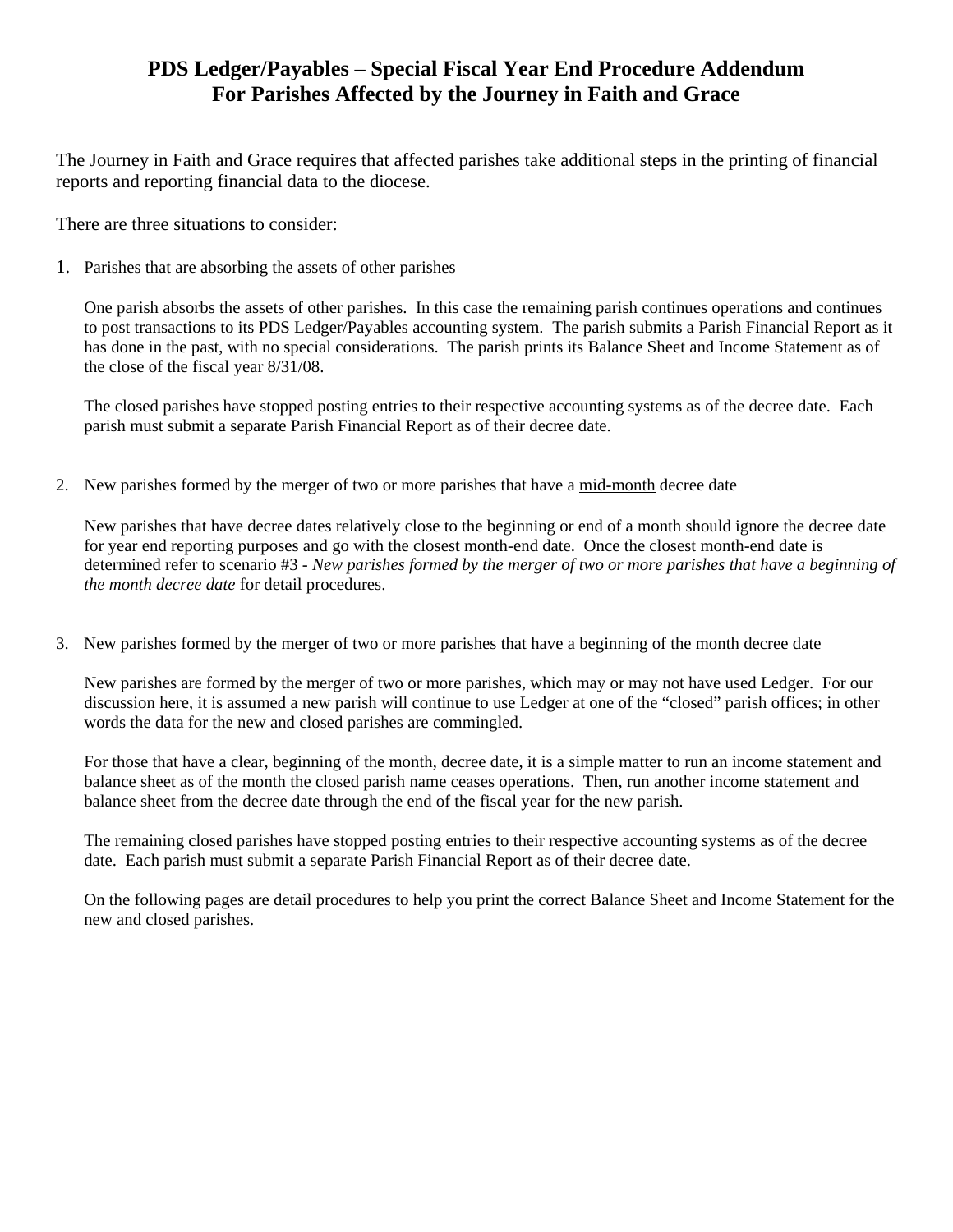#### **New parishes formed by the merger of two or more parishes, that have a beginning of the month decree date**

New parishes are formed by the merger of two or more parishes, which may or may not have used Ledger. For our discussion here, it is assumed a new parish will continue to use Ledger at one of the "closed" parish offices; in other words the data for the new and closed parishes are commingled.

For those that have a clear, beginning of the month, decree date, it is a simple matter to run an income statement and balance sheet as of the month the closed parish name ceases operations. Then, run another income statement and balance sheet from the decree date through the end of the fiscal year for the new parish.

The remaining closed parishes have stopped posting entries to their respective accounting systems as of the decree date. Each parish must submit a separate Parish Financial Report as of their decree date.

## **Closed Parish**

Keep mind, the following procedure is for the "closed" parish that is continuing to use Ledger for the new parish. The data for the new and closed parishes are commingled. We must first run the reports from the beginning of the fiscal year to the last month the closed parish was in operation.

#### **Balance Sheet**

Set the date to the last month the parish was in operation. The date is set on the last screen prior to the report preview.

|                                        | Chart of Account Report: Stmt. of Financial Position (Bal. Sheet)                      | $\vert x \vert$                                                 |
|----------------------------------------|----------------------------------------------------------------------------------------|-----------------------------------------------------------------|
| <b>Select the Accounts:</b>            |                                                                                        |                                                                 |
| <b>Selection</b><br><b>Information</b> | Selection Information<br>List of Selections<br>Name:<br>Simple Selection - Never Saved | Simple Selection - Never Saved                                  |
| Chart of<br><b>Accounts</b>            | All Group Income Statement<br>Description:<br>School Group Income Statement            | $\blacktriangle$                                                |
| Additional<br><b>Selections</b>        |                                                                                        | $\overline{\phantom{m}}$                                        |
|                                        | Sortation<br>Sort Order:                                                               | l Number                                                        |
|                                        | Report Date<br>Month of Report:                                                        | 06/2008                                                         |
|                                        | $\blacktriangledown$                                                                   | Set this date to the last month the<br>parish was in operation. |
| Clear Selections                       | Add<br>Delete<br>Reorder<br>Copy<br>Save                                               |                                                                 |
|                                        |                                                                                        | <back<br>Preview<br/>Cancel</back<br>                           |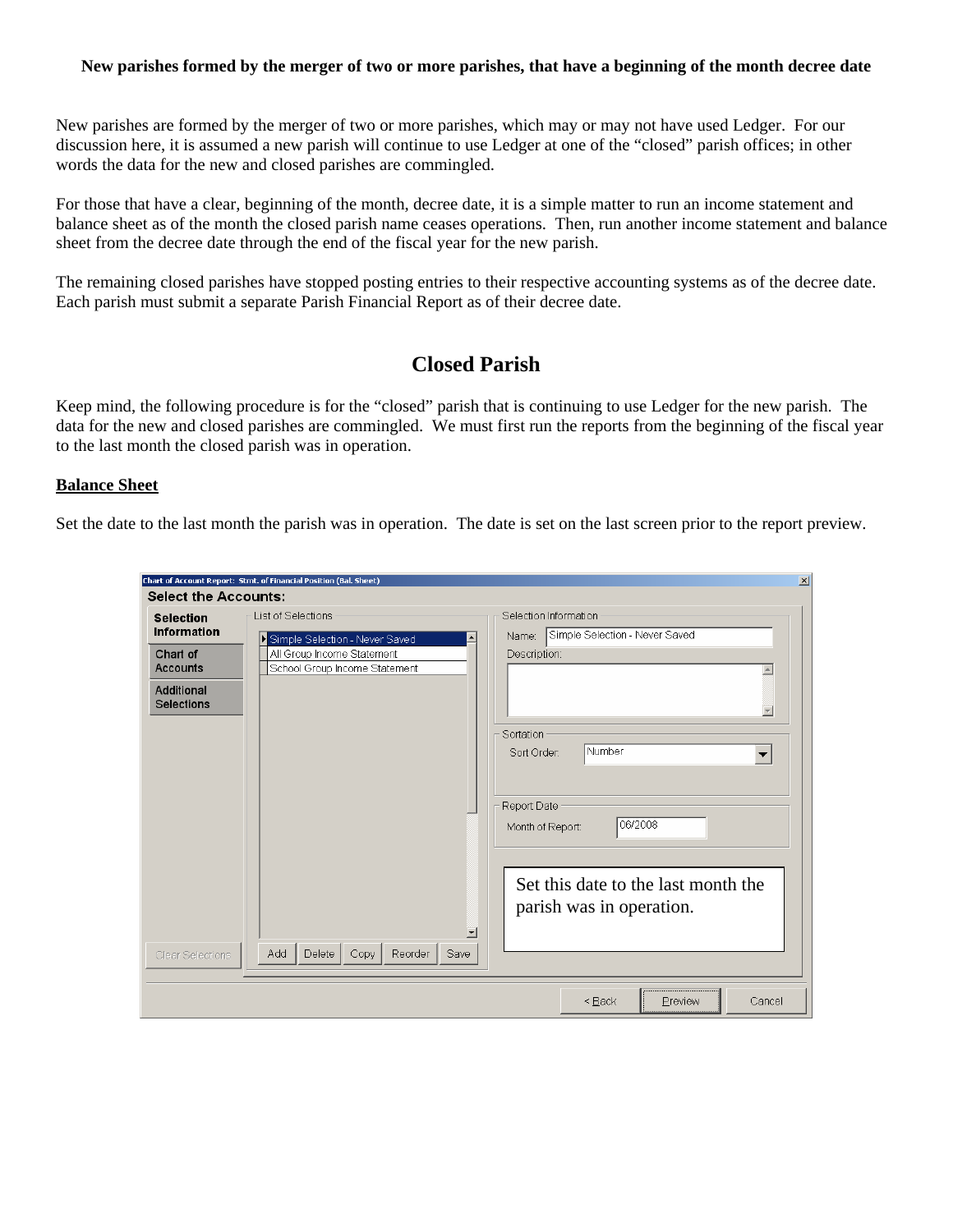### **Income Statement**

Set the date range from the beginning of the fiscal year to the last month the closed parish was in operation. The date range is set on the last screen prior to the report preview.

| <b>30 PDS Ledger</b>                      |                                                                                                                                                                                                                                                                                                                            |                                                               |                                         |                                     |                                               |                            |                                  | $-1$ $\sigma$ $\times$           |
|-------------------------------------------|----------------------------------------------------------------------------------------------------------------------------------------------------------------------------------------------------------------------------------------------------------------------------------------------------------------------------|---------------------------------------------------------------|-----------------------------------------|-------------------------------------|-----------------------------------------------|----------------------------|----------------------------------|----------------------------------|
|                                           | Edit Kevwords/Tables System-Processes Backun/Restore Test/Fix Online-Resources Heln<br>Chart of Account Report: Stmt. of Activity (Income Statement) Selection: All Group Income Statement                                                                                                                                 |                                                               |                                         |                                     |                                               |                            |                                  |                                  |
| <b>Select the Accounts:</b>               |                                                                                                                                                                                                                                                                                                                            |                                                               |                                         |                                     |                                               |                            |                                  |                                  |
| Selection                                 | List of Selections                                                                                                                                                                                                                                                                                                         |                                                               |                                         |                                     | Selection Information                         |                            |                                  |                                  |
| Information                               |                                                                                                                                                                                                                                                                                                                            | Simple Selection - Never Saved                                | $\overline{\phantom{a}}$                | Name:                               |                                               | All Group Income Statement |                                  |                                  |
| Chart of                                  | All Group Income Statement                                                                                                                                                                                                                                                                                                 |                                                               |                                         | Description:                        |                                               |                            |                                  |                                  |
| <b>Accounts</b>                           |                                                                                                                                                                                                                                                                                                                            | School Group Income Statement                                 |                                         |                                     |                                               |                            |                                  | $\blacktriangle$                 |
| Additional                                |                                                                                                                                                                                                                                                                                                                            |                                                               |                                         |                                     |                                               |                            |                                  |                                  |
| <b>Selections</b>                         |                                                                                                                                                                                                                                                                                                                            |                                                               |                                         |                                     |                                               |                            |                                  | $\overline{\phantom{a}}$         |
|                                           |                                                                                                                                                                                                                                                                                                                            |                                                               |                                         | Sortation                           |                                               |                            |                                  |                                  |
|                                           |                                                                                                                                                                                                                                                                                                                            |                                                               |                                         | Sort Order:                         |                                               | Group                      |                                  | ▼                                |
|                                           |                                                                                                                                                                                                                                                                                                                            |                                                               |                                         |                                     |                                               |                            |                                  |                                  |
|                                           |                                                                                                                                                                                                                                                                                                                            |                                                               |                                         | COA Group:                          | Αll                                           |                            |                                  | ▼                                |
|                                           |                                                                                                                                                                                                                                                                                                                            |                                                               |                                         | Date Range                          |                                               |                            |                                  |                                  |
|                                           |                                                                                                                                                                                                                                                                                                                            |                                                               |                                         |                                     | 09/2007                                       | Thru:                      | 06/2008                          |                                  |
|                                           |                                                                                                                                                                                                                                                                                                                            |                                                               |                                         |                                     |                                               |                            |                                  |                                  |
|                                           |                                                                                                                                                                                                                                                                                                                            |                                                               |                                         |                                     |                                               |                            |                                  |                                  |
|                                           |                                                                                                                                                                                                                                                                                                                            |                                                               |                                         |                                     |                                               |                            |                                  |                                  |
|                                           |                                                                                                                                                                                                                                                                                                                            |                                                               |                                         |                                     |                                               |                            | The date range controls the      |                                  |
|                                           |                                                                                                                                                                                                                                                                                                                            |                                                               |                                         |                                     |                                               |                            | values that print on the first   |                                  |
|                                           |                                                                                                                                                                                                                                                                                                                            |                                                               | ▾                                       |                                     | column of the report.                         |                            |                                  |                                  |
| Clear Selections                          | Add<br>Delete                                                                                                                                                                                                                                                                                                              | Copy<br>Reorder                                               | Save                                    |                                     |                                               |                            |                                  |                                  |
|                                           |                                                                                                                                                                                                                                                                                                                            |                                                               |                                         |                                     |                                               |                            |                                  |                                  |
|                                           |                                                                                                                                                                                                                                                                                                                            |                                                               |                                         |                                     |                                               | < <u>B</u> ack             | Preview                          | Cancel                           |
|                                           |                                                                                                                                                                                                                                                                                                                            |                                                               |                                         |                                     |                                               |                            |                                  |                                  |
|                                           |                                                                                                                                                                                                                                                                                                                            |                                                               | Special Fiscal Yea                      |                                     |                                               |                            |                                  |                                  |
| <b>d'i</b> Start                          | $\mathbb{C} \oplus \mathbb{C} \cup \mathbb{C} \cup \mathbb{C}$ and $\mathbb{C}$ in $\mathbb{C}$ in $\mathbb{C}$ in $\mathbb{C}$ in $\mathbb{C}$ in $\mathbb{C}$ in $\mathbb{C}$ in $\mathbb{C}$ in $\mathbb{C}$ in $\mathbb{C}$ in $\mathbb{C}$ in $\mathbb{C}$ in $\mathbb{C}$ in $\mathbb{C}$ in $\mathbb{C}$ in $\math$ |                                                               |                                         |                                     | Various Items - T   20 Document2 - Micr       |                            | PDS Ledger                       | « 2 要 % @ 8:55 AM                |
|                                           |                                                                                                                                                                                                                                                                                                                            |                                                               |                                         |                                     |                                               |                            |                                  |                                  |
|                                           | Report Preview: Stmt. of Activity (Income Statement) for 09/2007 thru 06/2008                                                                                                                                                                                                                                              |                                                               |                                         |                                     |                                               |                            |                                  | $-10x$                           |
|                                           |                                                                                                                                                                                                                                                                                                                            |                                                               |                                         |                                     |                                               |                            |                                  |                                  |
|                                           |                                                                                                                                                                                                                                                                                                                            |                                                               | Diogese of Buffalo                      |                                     |                                               |                            |                                  |                                  |
|                                           |                                                                                                                                                                                                                                                                                                                            | Stmt. of Activity (Income Statement) for 09/2007 thru 06/2008 |                                         |                                     |                                               |                            |                                  |                                  |
| <b>PARISH RECEIPTS</b>                    |                                                                                                                                                                                                                                                                                                                            | 19/2007-06/2008                                               | udget for<br>2007-06/2008 Cur_to Budget | Variance of                         | Year to Date<br>19/2007-06/2008 __ YTD Budget |                            | Variance of YTD<br>Cur to Budget | <b>Total Budget</b>              |
|                                           |                                                                                                                                                                                                                                                                                                                            |                                                               |                                         |                                     |                                               |                            |                                  |                                  |
| <b>REGULAR PARISH RECEIPTS</b><br>3000.10 |                                                                                                                                                                                                                                                                                                                            |                                                               |                                         |                                     |                                               | \$208,333.33               | \$10,724.67                      |                                  |
| 3001.10<br>3005.10                        | Sunday & Holyday Collections<br>Parish Receipts<br>Quarterly Maint                                                                                                                                                                                                                                                         | \$219,058.00<br>100.00<br>4,256.00                            | \$208,333.33<br>0.00<br>5,416.66        | \$10,724.67<br>100.00<br>(1,160.66) | \$219,058.00<br>100.00<br>4,256.00            | 0.00<br>5,416.66           | 100.00<br>(1,160.66)             | \$250,000.00<br>0.00<br>6,500.00 |
| TOTAL REG PARISH RECEIPTS                 |                                                                                                                                                                                                                                                                                                                            | \$223,414.00                                                  | \$213,749.99                            | \$9,664.01                          | \$223,414.00                                  | \$213,749.99               | \$9,664.01                       | \$256,500.00                     |
| <b>AUXILIARY PARISH RECEIPTS</b>          |                                                                                                                                                                                                                                                                                                                            |                                                               |                                         |                                     |                                               |                            |                                  |                                  |
| 3040.10<br>3060.10                        | Votive Candles<br>Interest & Other Invest Income                                                                                                                                                                                                                                                                           | \$4,988.50<br>15.07                                           | \$7,083.33<br>62.50                     | (\$2,094.83)<br>(47.43)             | \$4,988.50<br>15.07                           | \$7,083.33<br>62.50        | (\$2,094.83)<br>(47.43)          | \$8,500.00<br>75.00              |
| 3070.10<br>3092.10                        | <b>Fundraisers</b><br>Lotteries, Raffles                                                                                                                                                                                                                                                                                   | 17,977.82<br>4.056.00                                         | 13,333.33<br>2,916.66                   | 4.644.49<br>1,139.34                | 17,977.82<br>4,056.00                         | 13,333.33<br>2.916.66      | 4,644.49<br>1,139.34             | 16,000.00<br>3,500.00            |
| 3100.10                                   | Flowers                                                                                                                                                                                                                                                                                                                    | 1,661.00                                                      | 1,000.00                                | 661.00                              | 1,661.00                                      | 1,000.00                   | 661.00                           | 1,200.00                         |

It is assumed the income statement format prints a column for the 'current' month. This column is an important consideration when specifying a particular time frame. The year-to-date column should be ignored as it will always start from the beginning of the fiscal year (September 1) through the specified ending month. Although the year-to-date column would be okay to use for the closed parish, it would be absolutely the wrong column to use for the new parish.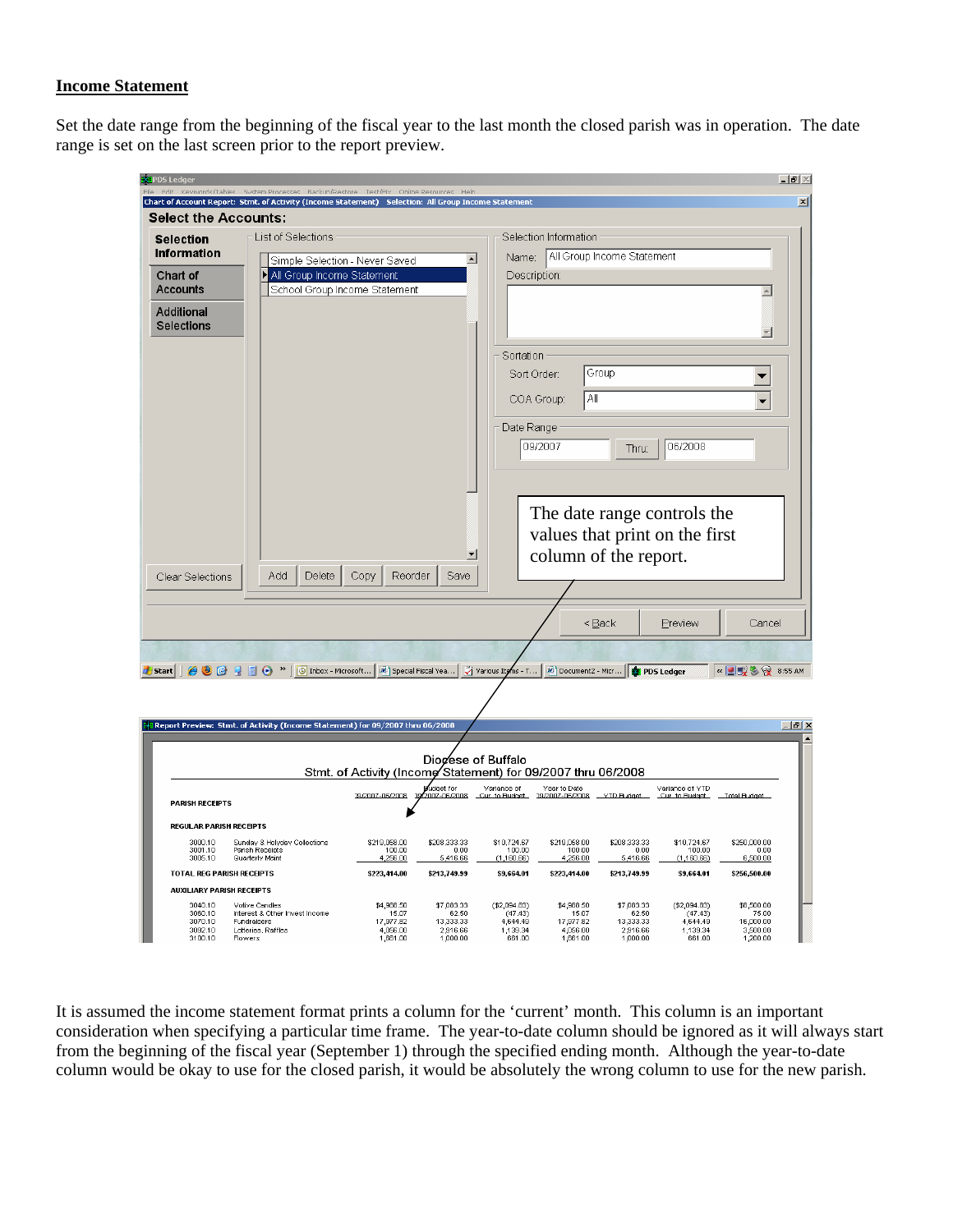# **New Parish**

Keep in mind that the data for the new and closed parish are commingled. We will now run reports from the decree date (the first month the new parish began operations) to the end of the fiscal year.

### **Balance Sheet**

The Balance Sheet report only prints year-to-date figures, from the start of the fiscal year (September 1) through the specified date. Mid-year date ranges can NOT be specified. Therefore, it is necessary to manually prepare a Balance Sheet based on two reports. The first report has already been obtained for the closed parish. The following procedure will produce a report for the entire fiscal year, that is, through 8/31/08. Subtract the figures from the two reports to obtain year-to-date figures for the new parish (the first month the parish started operations through the end of the fiscal year).

Set the date to the last month of the fiscal year (08/2008). The date is set on the last screen prior to the report preview.

|                                                                | Chart of Account Report: Stmt. of Financial Position (Bal. Sheet) | $\vert x \vert$                                                                                                                            |
|----------------------------------------------------------------|-------------------------------------------------------------------|--------------------------------------------------------------------------------------------------------------------------------------------|
| <b>Select the Accounts:</b>                                    |                                                                   |                                                                                                                                            |
| <b>Selection</b><br><b>Information</b>                         | List of Selections<br>Simple Selection - Never Saved              | Selection Information<br>Simple Selection - Never Saved<br>Name:                                                                           |
| Chart of<br><b>Accounts</b><br>Additional<br><b>Selections</b> | All Group Income Statement<br>School Group Income Statement       | Description:<br>$\blacktriangle$<br>$\overline{\mathbf{v}}$<br>Sortation                                                                   |
| Clear Selections                                               | $\blacktriangledown$<br>Add<br>Reorder<br>Delete<br>Copy<br>Save  | Number<br>Sort Order:<br>Report Date<br>06/2008<br>Month of Report:<br>Set this date to the last month of<br>the fiscal year $(08/2008)$ . |
|                                                                |                                                                   | Preview<br>< Back<br>Cancel                                                                                                                |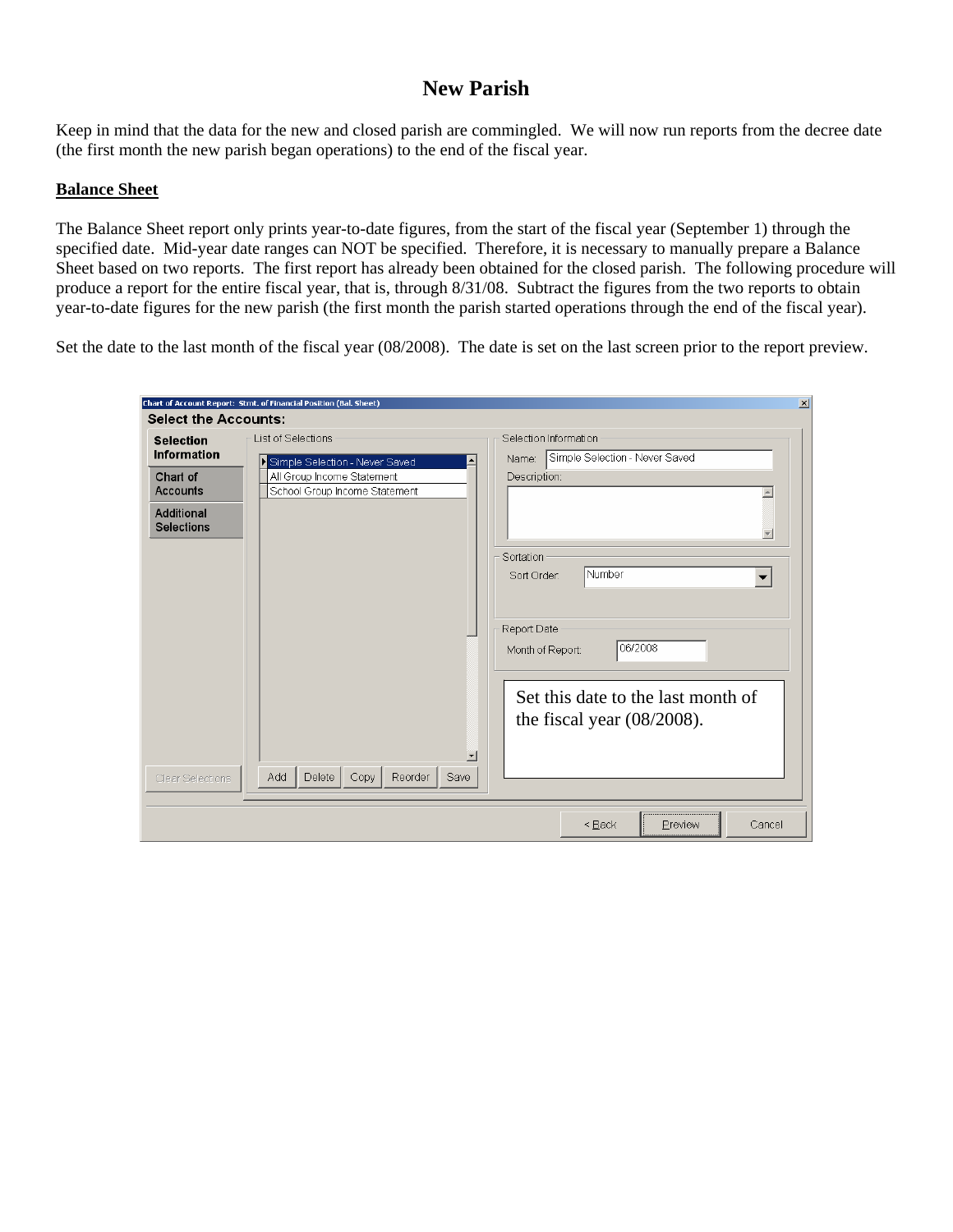### **Income Statement**

Unlike the Balance Sheet, a mid-year date range can be specified for the Income Statement. Set the date range to the first month the new parish began operations through the end of the fiscal year. This will produce an income statement only for the months the new parish has been in operation. However, it is very important to ignore the year-end-date column as it reports values from the beginning of the fiscal year (September 1) through fiscal year end (August 31). The date range is set on the last screen prior to the report preview.

|                                        | <b>Select the Accounts:</b>                                                                     |                                                               |                    |                              |                                               |                            |                                             |                      |
|----------------------------------------|-------------------------------------------------------------------------------------------------|---------------------------------------------------------------|--------------------|------------------------------|-----------------------------------------------|----------------------------|---------------------------------------------|----------------------|
|                                        | List of Selections                                                                              |                                                               |                    |                              | Selection Information                         |                            |                                             |                      |
| <b>Selection</b><br><b>Information</b> |                                                                                                 |                                                               |                    |                              |                                               |                            |                                             |                      |
|                                        | Simple Selection - Never Saved                                                                  |                                                               | $\blacktriangle$   | Name:                        |                                               | All Group Income Statement |                                             |                      |
| Chart of<br><b>Accounts</b>            | All Group Income Statement<br>School Group Income Statement                                     |                                                               |                    | Description:                 |                                               |                            |                                             |                      |
|                                        |                                                                                                 |                                                               |                    |                              |                                               |                            |                                             |                      |
| Additional                             |                                                                                                 |                                                               |                    |                              |                                               |                            |                                             |                      |
| <b>Selections</b>                      |                                                                                                 |                                                               |                    |                              |                                               |                            |                                             |                      |
|                                        |                                                                                                 |                                                               |                    | Sortation                    |                                               |                            |                                             |                      |
|                                        |                                                                                                 |                                                               |                    | Sort Order:                  |                                               | Group                      |                                             |                      |
|                                        |                                                                                                 |                                                               |                    |                              |                                               |                            |                                             |                      |
|                                        |                                                                                                 |                                                               |                    | COA Group:                   | All                                           |                            |                                             |                      |
|                                        |                                                                                                 |                                                               |                    |                              |                                               |                            |                                             |                      |
|                                        |                                                                                                 |                                                               |                    | Date Range                   |                                               |                            |                                             |                      |
|                                        |                                                                                                 |                                                               |                    |                              | 07/2008                                       | Thru:                      | 08/2008                                     |                      |
|                                        |                                                                                                 |                                                               |                    |                              |                                               |                            |                                             |                      |
|                                        |                                                                                                 |                                                               |                    |                              |                                               |                            | Set the date range from the first month the |                      |
|                                        |                                                                                                 |                                                               |                    |                              |                                               |                            | new parish began operations through the     |                      |
|                                        |                                                                                                 |                                                               |                    |                              | end of the fiscal year.                       |                            |                                             |                      |
|                                        |                                                                                                 |                                                               |                    |                              |                                               |                            |                                             |                      |
|                                        |                                                                                                 |                                                               |                    |                              |                                               |                            | The date range controls the values that     |                      |
| Clear Selections                       | Delete<br>Add                                                                                   |                                                               |                    |                              |                                               |                            |                                             |                      |
|                                        |                                                                                                 | Copy<br>Reorder                                               | Save               |                              |                                               |                            | print on the first column of the report.    |                      |
|                                        |                                                                                                 |                                                               |                    |                              |                                               |                            |                                             |                      |
|                                        |                                                                                                 |                                                               |                    |                              |                                               |                            |                                             |                      |
|                                        |                                                                                                 |                                                               |                    |                              |                                               | $<$ Back                   | Preview                                     | Cancel               |
|                                        |                                                                                                 |                                                               |                    |                              |                                               |                            |                                             |                      |
|                                        |                                                                                                 |                                                               |                    |                              |                                               |                            | <b>IMPORTANT:</b> ignore the                |                      |
|                                        |                                                                                                 |                                                               |                    |                              |                                               |                            | Year to Date columns for                    |                      |
|                                        | Report Preview: Stmt. of Activity (Income Statement) for 07/2008 thru 08/2008                   |                                                               |                    |                              |                                               |                            | reporting purposes.                         |                      |
|                                        |                                                                                                 |                                                               |                    |                              |                                               |                            |                                             |                      |
|                                        |                                                                                                 |                                                               | Diocese of Buffalo |                              |                                               |                            |                                             |                      |
|                                        |                                                                                                 | Stmt. of Activity (In≤ome Statement) for 07/2008 thru 08/2008 |                    |                              |                                               |                            |                                             |                      |
|                                        |                                                                                                 | 17/2008-08/2008 17/2008-08/2008                               | Budget for         | Variance of<br>Cur to Budget | Year to Date<br>19/2007-08/2008    VTD Budget |                            | Variance of YTD<br>Cur to Budget            | Total Budget         |
| <b>PARISH RECEIPTS</b>                 |                                                                                                 |                                                               |                    |                              |                                               |                            |                                             |                      |
| <b>REGULAR PARISH RECEIPTS</b>         |                                                                                                 |                                                               |                    |                              |                                               |                            |                                             |                      |
| 3000.10                                | Sunday & Holyday Collections                                                                    | \$12,361.00                                                   | \$41,666.67        | (\$29,305.67)                | \$231,419.00                                  | \$250,000.00               | (\$18,581.00)                               | \$250,000.00         |
| 3001.10<br>3005.10                     | Parish Receipts<br>Quarterly Maint                                                              | 0.00<br>0.00                                                  | 0.00<br>1,083.34   | 0.00<br>(1,083.34)           | 100.00<br>4,256.00                            | 0.00<br>6,500.00           | 100.00<br>(2,244.00)                        | 0.00<br>6,500.00     |
| TOTAL REG PARISH RECEIPTS              |                                                                                                 | \$12,361.00                                                   | \$42,750.01        | $(*30,389.01)$               | \$235,775.00                                  | \$256,500.00               | $(\$20,725.00)$                             | \$256,500.00         |
| <b>AUXILIARY PARISH RECEIPTS</b>       |                                                                                                 |                                                               |                    |                              |                                               |                            |                                             |                      |
|                                        |                                                                                                 |                                                               |                    | 222.17)                      | \$5,183.00                                    | \$8,500.00                 | (\$3,317.00)                                | \$8,500.00           |
|                                        | In this example, the first column reports values                                                |                                                               |                    | 320.52<br>645.49)            | 2,348.09<br>17,999.00                         | 75.00<br>16,000.00         | 2,273.09<br>1,999.00                        | 75.00<br>16,000.00   |
|                                        | for two months, July through August. Use these                                                  |                                                               |                    | 583.34)                      | 4,056.00                                      | 3,500.00                   | 556.00<br>461.00                            | 3,500.00             |
|                                        | figures for reporting purposes. Also note that<br>the second column, "Budget" also reflects the |                                                               |                    | 200.00)<br>166.67)           | 1,661.00<br>n nn                              | 1,200.00<br>1 000 00       | 71 በበበ በበነ                                  | 1,200.00<br>1 000 00 |